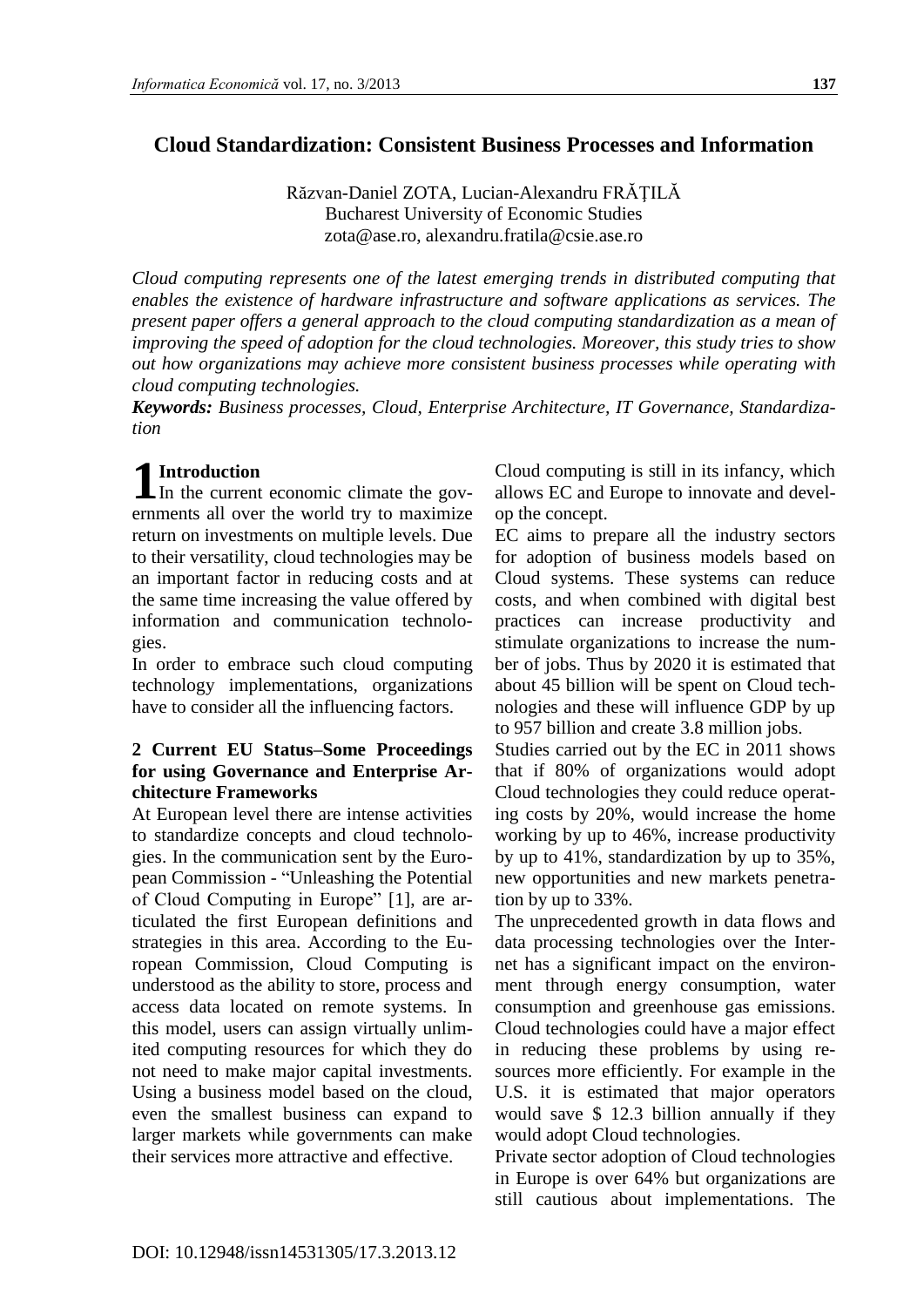general trend is to use hybrid cloud deployment models and testing of non-critical services. This reduces risk but also reduce the potential economic impact of cloud technologies. The main factors contributing to these limitations are legal constraints, security and data protection in the cloud. Therefore most implementations European Cloud deployments are limited to private.

Adoption in the public sector is not very different from the private and concerns are similar. The principal aspects in the public sector are reducing costs and increasing service quality delivered by the Cloud platforms.

According to the study conducted by Capgemini [2] benefits of Cloud technology could be *internal*: reduce capital expenditures and operating costs of existing systems, improved operational performance of the technology and services, better management and easier, flexibility and better agility, lower upgrade costs, better cost control, the possibility for multiple agencies to share the same data-center. E*xternal:* services will have a greater focus on citizens; active involvement of citizens and businesses; reducing the cost and complexity of services; service payment is made upon request, depending on usage; better monitoring and transparency of results. With these major benefits observed or estimated, EC determined that cloud technologies are of strategic importance for economic development and reduce the negative environmental impact of economic activities. Consequently, to stimulate the development's Cloud EC has set three major actions covered in its report:

- standardization;
- regulating the terms and conditions for contracts;
- establishing a European Cloud Partnership to support innovation and growth in the public sector.

"Nationally, 55% of large companies use, in various forms, Cloud computing technologies". This is the conclusion of the study, "Cloud Adoption 2012"commissioned by the CIO Council by company Consult Blue [3]. The results show that Cloud technologies and Romania have passed the critical point, and

the percent of adoption will increase in coming years.

The study also shows that, in Romania, although large companies have realized that the true value of Cloud technologies can be exploited only by using the Public Cloud, still focus on developing their own Private Cloud. Therefore, 20% of respondents use Public Cloud together with Private and only 10% using only Public Cloud.

According to the study, three reasons stand out as key factors in the decision to use Cloud:

- increase efficiency;
- reduce administration;
- reduce costs.

Although *cost reduction* represents a major concern for the organizations, it occupies only the third place, which shows that companies are more interested in increasing efficiency and optimization rather than just reducing costs [4].

The study "Cloud Adoption 2012" was conducted by the CIO Council Consult Blue between  $21<sup>st</sup>$  and  $25<sup>th</sup>$ of May 2012 and based on the answers given by members of the association.

In Romania there are multiple initiatives for Cloud Computing in several public institutions. But without a legal framework, initiatives are only "internal" or Private Clouds, and can't really benefit from the cutting-edge technologies.

In daily work and studies conducted so far (Digital Agenda - study in 2011, eRomania 2009, Local e-government in Romania) we have identified a number of problems that can be addressed by cloud technologies:

- the multitude of platforms and processes makes collaboration between public institutions difficult;
- lack of a unified platform for public institutions hampers public procurement;
- absence of a unique process of allocation of computing resources results in some institutions having duplicate systems or platforms and in others having not enough resources;
- no transparency on expenditures related to information systems;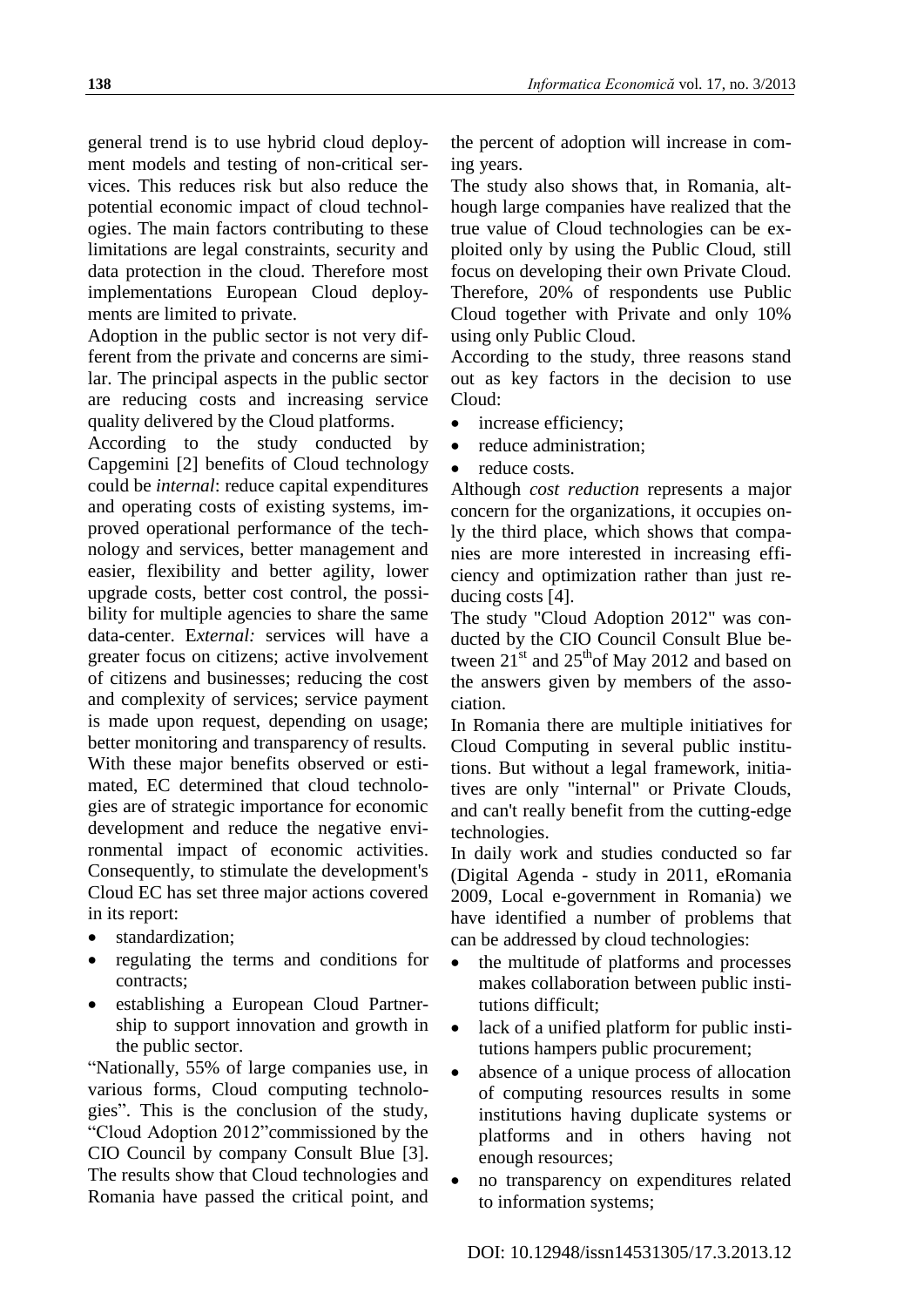- low elasticity of services offered by IT departments of institutions;
- lack of a single reporting process (collection of documents, statements, etc.);
- lack of standard business management tools of public institutions;
- lack of a unique system for collecting and reporting taxes and / or fines (citizen portal, card payment, etc.);
- difficulties in collaboration with other EU states on issues of eGovernment;
- implementing Cloud technologies within public institutions takes into consideration the creation of a centralized platform, scalable and dynamic, offering high quality IT services at low cost to a level of European security standards. As a result of Cloud technologies implementation, institutions could achieve the following benefits on short or long term;
- provide all electronic services priority to a high level of quality, interoperability is imperative;
- providing a uniform and friendly service with the highest level of safety and confidence;
- availability of services to all, 24x7 with ubiquitous access, across, or outside the organization;
- achieving a European adoption level rates versus the number of users;
- achieving the EU satisfaction percent average for all electronically supplied services;
- access to information and services through a central integrated access point.

Choosing the right cloud service depends on a lot of factors and complications these services might bring. We take in considerations two categories of factors: *business and technical.*

Business organizations, who have already implemented or consider implementing appropriate Enterprise Architectures (EA ) and IT Governance, are well placed to take advantages offered by Cloud services - scalability, flexibility, availability and ondemand/pay-per-use utilization of services.

From the technical perspective of the decisional process, the computing model is weighted first considering the depth of configuration needed at the cost of development effort. Second, the storage method is weighted based on volume dynamic of data. Third, communication needs are assessed based on the volume of data and the criticality of information transferred (we will see next why this is very important). All these factors are sided of course by cost considerations compared to classic client-owned infrastructure.

To realize these future requirements is particularly of economic interest: providers aim at providing the user needs and interests in order to ensure that their respective offerings sell. But next to the direct economic exploitation of Clouds, comes the indirect one from the user side: Clouds offer a unique model to outsource tasks, in particular management and administration of resources, thus allowing enterprises to concentrate on their core business, without having to deal with additional administrative tasks. With the Clouds concepts of elasticity, it is furthermore guaranteed that payment reflects interest and usage from the customers – at least to a certain degree.

In general, economic interest focuses in particular on aspects such as scale, elasticity, availability and outsourcing to reduce capital expenditure and to realize payment in relationship to consumption (pay-per-use). Within this section, we will list some of the key economic interests. We will thereby not distinguish between the perspectives from academia, industry and end-user, as this would exceed the scope of this discussion:

a) Provider interest

The primary interest of providers consists obviously in providing better services to their customers, in the sense that they should have increased interest in making use of the offered services. This includes not only higher availability of the application and (its) data, but also all other aspects of quality of interest to the customer.

Moreover, however, this includes specialization and extension of services to provide ad-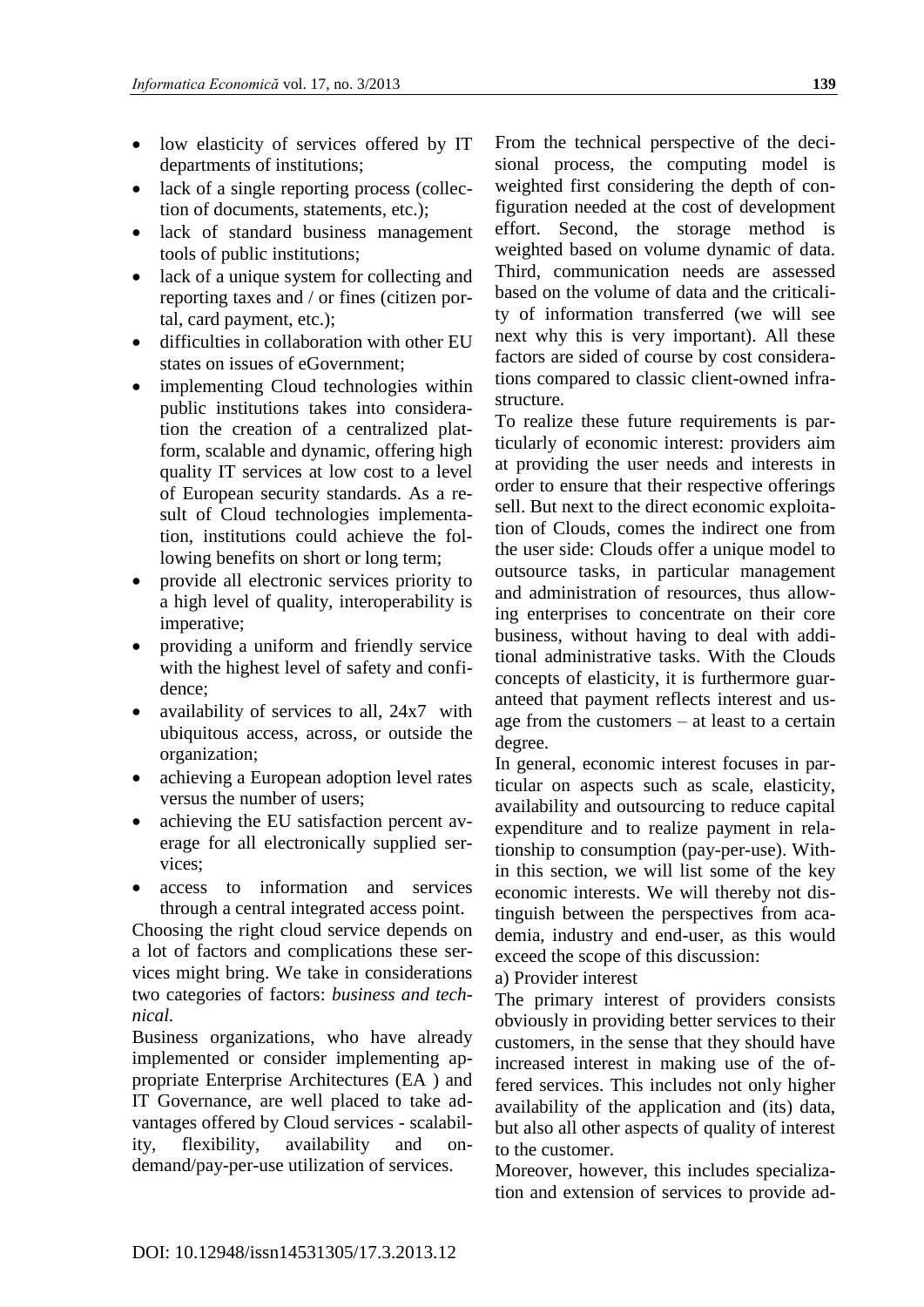ditional capabilities to the specific users' domain. The attraction for the user thereby consists in easier development of applications in his domain, better performance, or new capabilities.

In addition, providers will want to reduce the cost incurring from maintaining and using their resource infrastructure. This means for one that the management overhead of the large scale of resources should be reduced to a minimum, but second and more importantly, that the utilization of resources is optimized, so that the minimum amount of resources is required for provisioning of the services in the desired quality.

#### b) Consumer interest

Similarly, the consumers' primary interest consists in easy usage, but in particular in reducing the cost and overhead for maintaining a resource infrastructure.

Infrastructure as a Service allows enterprise users to outsource the infrastructure they need for consuming or offering their own services, thus reducing exactly this overhead in management. But it also offers them a low cost entry point for offering new services, respectively for maintaining an infrastructure, of which the required size is not known a priori. For example, a new service offered to the end-user behind the Cloud consumer, will at initialization time create mixed interest in the community, so that the actual long term requirement of resources is not known.

This equally applies to services and resources consumed within the enterprise environment itself. Through Cloud usage, the number of resources required within the enterprise can be kept to a minimum, extended dynamically with the resources offered by the Cloud host. Thus, the consumer can realize a large resource scope than otherwise possible. Ideally, he will thereby want to realize mixed private public Clouds, where essential data and code is retained at his private site according to their sensitivity.

Next to extending the resource scope, Cloud obviously also offers an extension of the consumer's capabilities to build up new and enhance existing business opportunities.

c) Developer/researcher interest

Finally, developers' and researchers' main interest consists primarily in overcoming the technical obstacles towards realizing the requirements that would in the long run improve the capabilities of Cloud providers. This should thereby respect the specific circumstances of European Cloud provisioning and consumption, as these may differ strongly from the US and China.

Additionally, Clouds offer unique testing environments for researchers and testers without having to acquire and manage an according resource infrastructure locally, thus saving costs and overhead for tests of code systems that show a high degree of scale and dynamicity. With the according support from the infrastructure, this could also cater for adaptability and dynamicity requirements towards the tested service [5].

# **3 Governance and Enterprise Architecture Frameworks in the "Clouds"**

According to Gartner, **Enterprise architecture (EA)** is a discipline for proactively and holistically leading enterprise responses to disruptive forces by identifying and analyzing the execution of change toward desired business vision and outcomes. EA delivers value by presenting business and IT leaders with signature-ready recommendations for adjusting policies and projects to achieve target business outcomes that capitalize on relevant business disruptions. EA is used to steer decision making toward the evolution of the future state architecture.

Also according to Gartner, IT Governance (ITG) is defined as the processes that ensure the effective and efficient use of IT in enabling an organization to achieve its goals. IT demand governance (ITDG—what IT should work on) is the process by which organizations ensure the effective evaluation, selection, prioritization, and funding of competing IT investments; oversee their implementation; and extract (measurable) business benefits. ITDG is a business investment decisionmaking and oversight process, and it is a business management responsibility. IT supply-side governance (ITSG—how IT should do what it does) is concerned with ensuring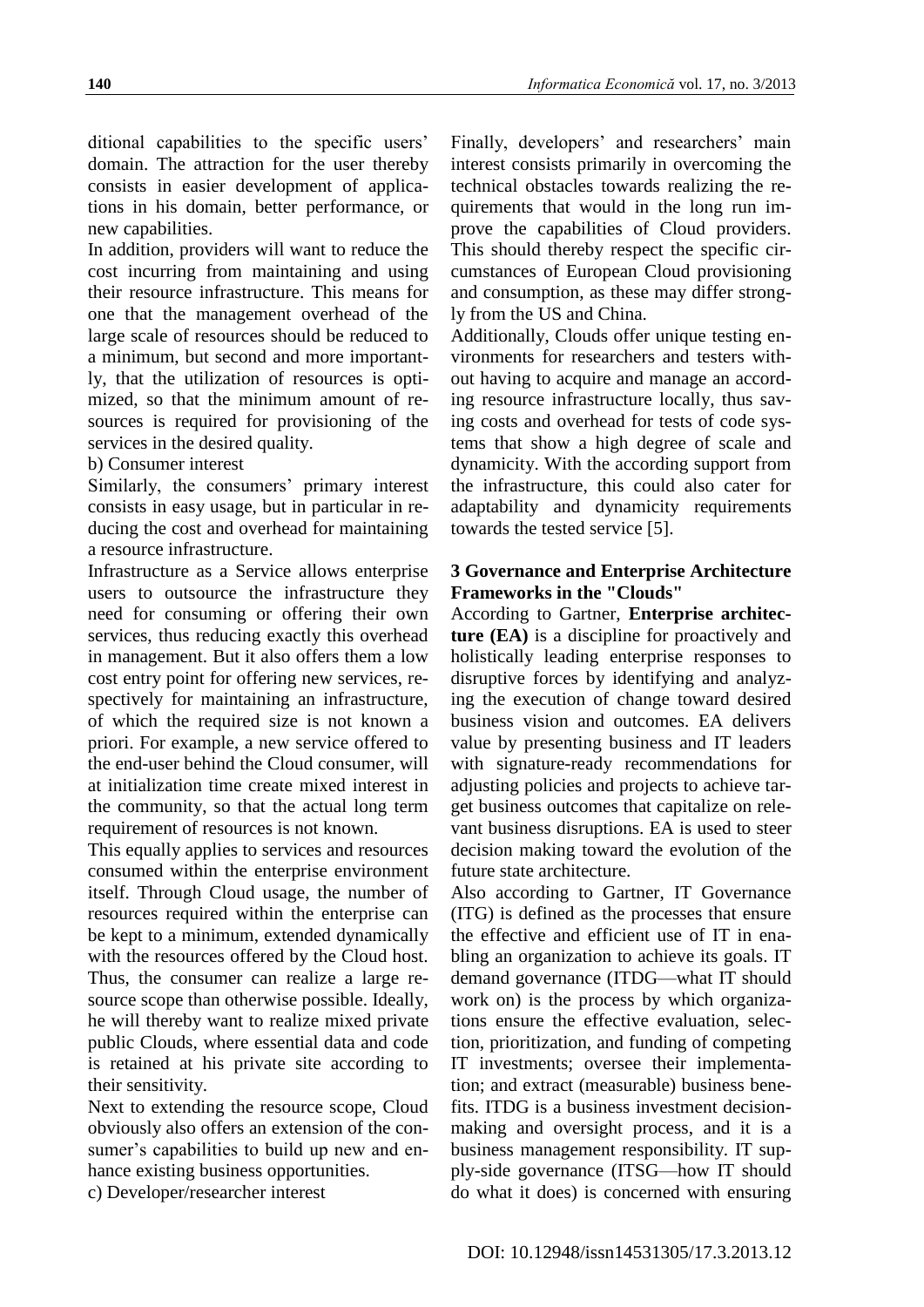that the IT organization operates in an effective, efficient and compliant fashion, and it is primarily a CIO responsibility.

Cloud Computing is a new business model paradigm - organizations and their business models are shifting from traditional operational focus and moving the operational into the Cloud. "Cloud computing represents a service paradigm that has emerged as a result of distributed computing across the internet" [6]. Usually this help organizations move the focus to innovation. The emerging Cloud technologies are designed to simplify operational processes as users don't have to think on how their service is provided. They just design, provision (size), test and run the service according to their business need[7].

#### **4 Enterprise Architecture**

A 2012 study done by the Open Group called " Cloud ROI Survey Results Comparison 2011 & 2012" surveyed IT professionals at the C-level, Director and Manager levels - 91.2 percent of whom are either actively researching Cloud Computing for business use or are already implementing Cloud services [1]. The study showed that large enterprises (over 5000 employees) are planning to implement Cloud solutions using a hybrid deployment model in order to reduce costs and improve service quality and elasticity.

This result is relevant to the present study which aims to show that Cloud Computing should be considered in the Enterprise Architectures as one of the main drivers of Cloud initiatives are the Enterprise Architects. The study aims to analyze Cloud Computing as part of the Enterprise Architecture and prove that it should be part of it and that the Cloud Reference Architectures are not enough in a business environment.

### 4.1 TOGAF

"TOGAF is a tool for assisting in the acceptance, production, use and maintenance of architectures. It is based on an iterative process model supported by best practices and a reusable set of existing architectural assets.

TOGAF supports the following Architecture types/categories:

Business Architecture: The business

strategy, governance, organization, and key business processes;

- Data Architecture: The structure of an organization's logical and physical data assets and data management resources.
- Application Architecture: A blueprint for the individual application systems to be deployed, their interactions, and their relationships to the core business processes of the organization;
- Technology Architecture: The logical software and hardware capabilities that are required to support the deployment of business, data, and application services. This includes IT infrastructure, middleware, networks, communications, processing, and standards" [8].



**Fig. 1.** TOGAF Architecture Development Method

#### 4.2 PEAF

"PEAF bridges the gap between minimal "EA Frameworks" which do not provide a complete set of what is required or huge monolithic "EA Frameworks" that are too difficult to understand and difficult to use. Pragmatic EA claims to be better than other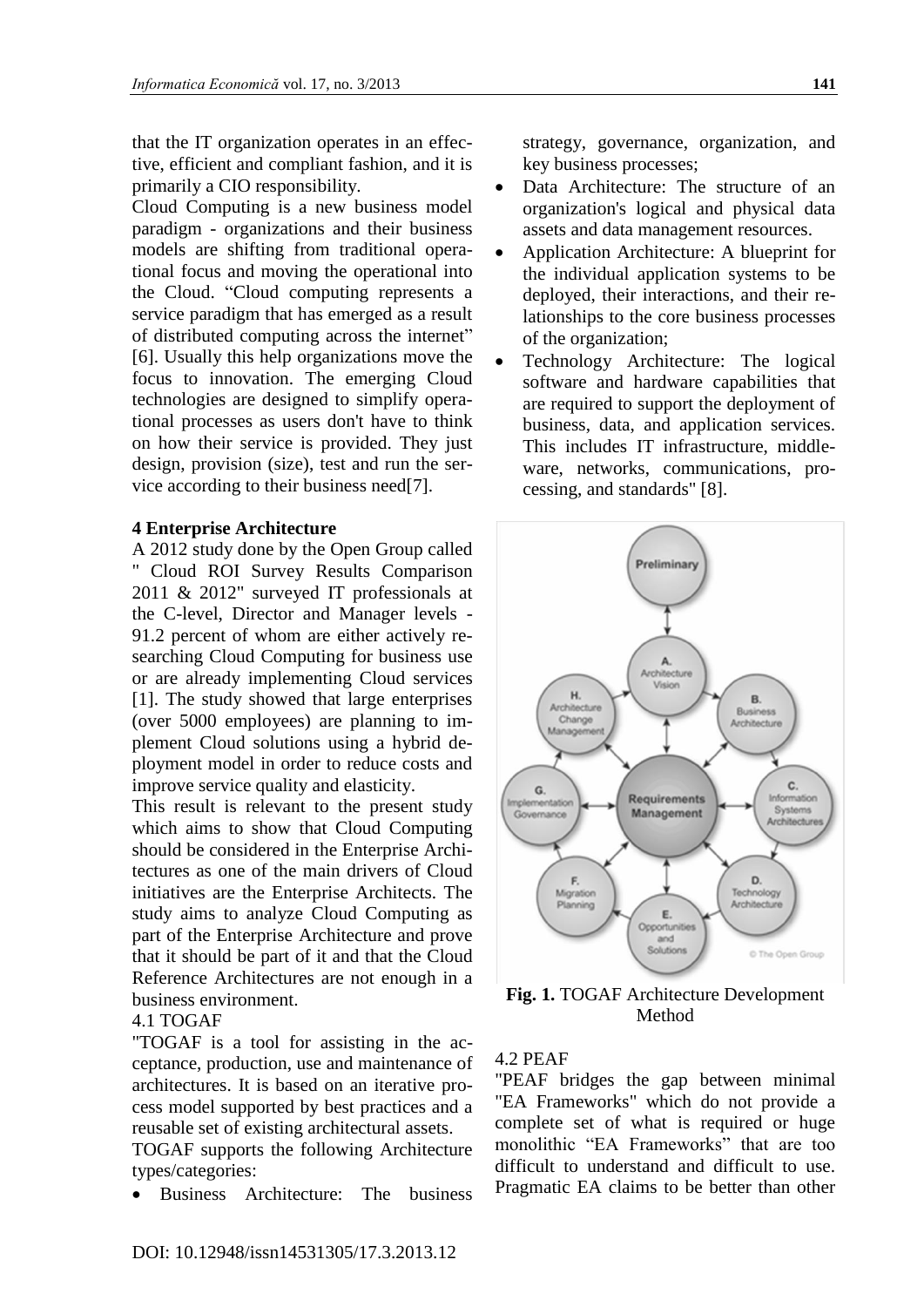frameworks covering the whole enterprise and also claims more simplicity by being less complex, therefore, more applicable to real life scenarios.



**Fig.2.** PEAF Framework

PEAF is composed of two fundamental parts, products and processes. The Products part contains all the products required for an EA initiative:

- Foundation Provides the products required for starting and/or continuing an existing EA initiative;
- Culture Communication and relationships are the key to EA. Without them and their under-standing, everything else is superfluous;
- Model The main artifact of EA represented by the models which allow information to be gathered viewed and analyzed;
- Governance Providing an environment to guide change as it happens throughout the organization;
- The Processes part contains all the processes required for an EA initiative divided into 3 distinct phases:
- Prepare Scoping and gaining approval

for an EA initiative;

- Implement Making changes to prepare the organization to operate EA.
- Operate Doing EA" [8].

# 4.3 Common Characteristics

These two architecture frameworks have a structured development approach, TOGAF has its Architecture Development Method (ADM) and PEAF has the Products and Processes. TOGAF ADM is a process that has a phased iterative approach which goes through a range of architectural do-mains to meet the business requirements. PEAF, through Products and Processes has a holistic approach to Enterprise Architecture. This holistic and structured approach assists the organizations step by step to create, communicate, implement and run an EA. There is no right or complete choice of the framework. Depending on the time and resources that could be allocated on a Cloud project, or EA initiative organizations should focus more on the long term result that most benefit them. Both architecture frameworks have coverage in the areas organization need to oversee in a Cloud deployment.

# **5 IT Governance**

Current EU and Romanian regulations imperatively demand for a Governance framework within organizations, especially in the Public Sector. Governance has been around for many years, both in business and IT. One such framework is **CobIT** (Control Objectives for Information and related Technology).

"**CobIT** is a best practice framework that lays out a set of generally accepted measures, indicators, and processes. These assist managers, auditors, and IT users in maximizing the benefits derived through the use of information technology and in developing appropriate IT governance and control within an organization"[9].

# **6 Service Management, Reference and Technical Architectures**

Looking at IT Service Management (ITSM) from a bottom up perspective of the standard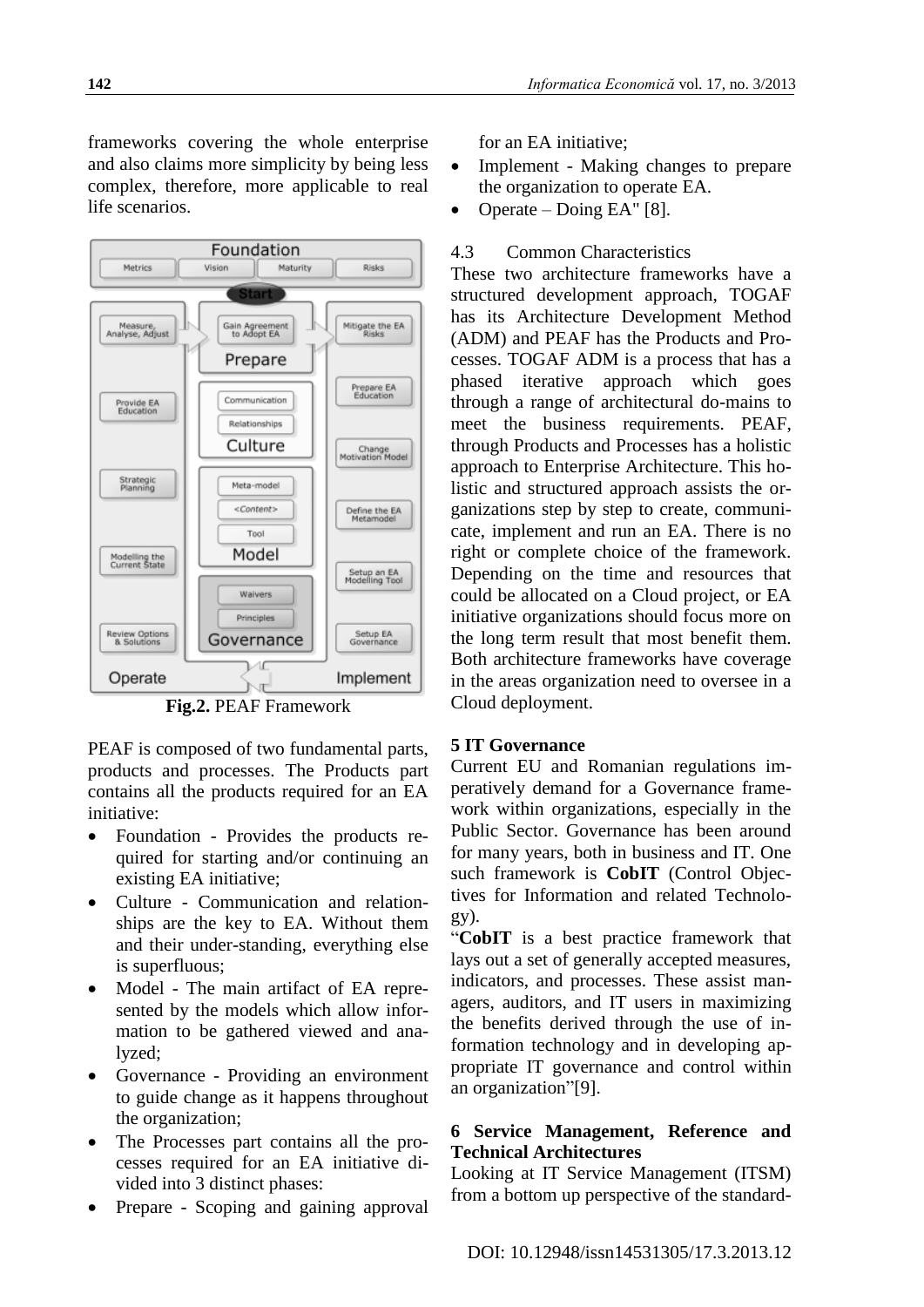ization process, it can offer the architect the insight on how is IT serving the business.

Reference Architecture (RA) is the model by which we develop services. It should contain the overall picture of a typical Cloud service. Let's say we want to have a SaaS document management system. In the RA we should have the exact scenario, processes and technology to have a SaaS DMS.

Technical architectures in the Cloud implementation process should be standard templates or platforms of hardware and software. Considering the above example of the SaaS DMS, the technical architecture should define a number of standard server, networking, storage and archiving templates.

### **7 Conclusions**

According to the EC study "Advances in CloudsExpert Group Report - Future Cloud Computing" [10], the future IT infrastructure is growing extremely in size and heterogeneity. An increasing number of users make use of online services of all kinds and more and more applications exploit the benefits of data and code outsourcing for improved maintenance and availability.

This leads to an increasing load on networks and servers, which in turn are constrained in terms of bandwidth, latency, performance etc. Service and resource providers all over the world need to ensure that they can deal with this increasing amount of usage in a most cost-effective way and respecting the given restrictions and limitations. Though automated resource management capabilities have increased considerably over time, they are still insufficient to deal with the expected scope and heterogeneity.

Moreover, the need for resources will exceed the availability of individual providers, in particular if they cannot afford to host large scale infrastructures such as major US providers do. In particular for business processes and services spanning multiple providers, a simple Cloud provisioning model is insufficient. Similarly, maintaining availability under mobile and widely dispersed constraints requires exploitation of Cloud providers from other countries to extend the local infrastructure. The globalization of the internet therefore can only lead to a globalization of the Cloud ecosystem, too – on all levels. This equally implies technical, economical, legal and political concerns. Current federation and interoperability support is still too weak to realize this, though.

Diversity is thereby not restricted to the types and qualities of the Cloud offerings that users may want to integrate into a single system, but is also affected by the growing heterogeneity of device and client platforms, data structures, applications and even operating systems (Windows, Mac, Linux, Android, iOS etc.). In order to reach a large customer base, providers must therefore host environments that are highly adaptable and offer a wide scope of interoperability and portability.

Even though the number of processing units and thus the implicit performance at least for multi-task execution is constantly increasing, mobile devices nonetheless will outsource most of their processing towards the internet. The clients thus effectively resemble browsers more and more, where comparatively little computation and data handling is executed locally, so that the hosts need to cater for the main processing, but implicitly also for the communication. The average user typically also owns multiple devices between which he wants to share his data and ideally also his applications and working environment. With this comes the demand for constant online availability – disregarding technical deficiencies.

As we previously discussed in paper[4], organizations have to consider a framework and it is very likely to see EA as a trend in the coming years of Cloud Computing. One such frameworks that we considered is TO-GAF.

Also, due to the fact that business data and processes are hosted outside the organizations, modeling the EA is not enough. Organizations have to keep a tight control on its processes and assets and here is where ITG comes in place.

In the earlier versions of both TOGAF and CobIT, the community accepted notion was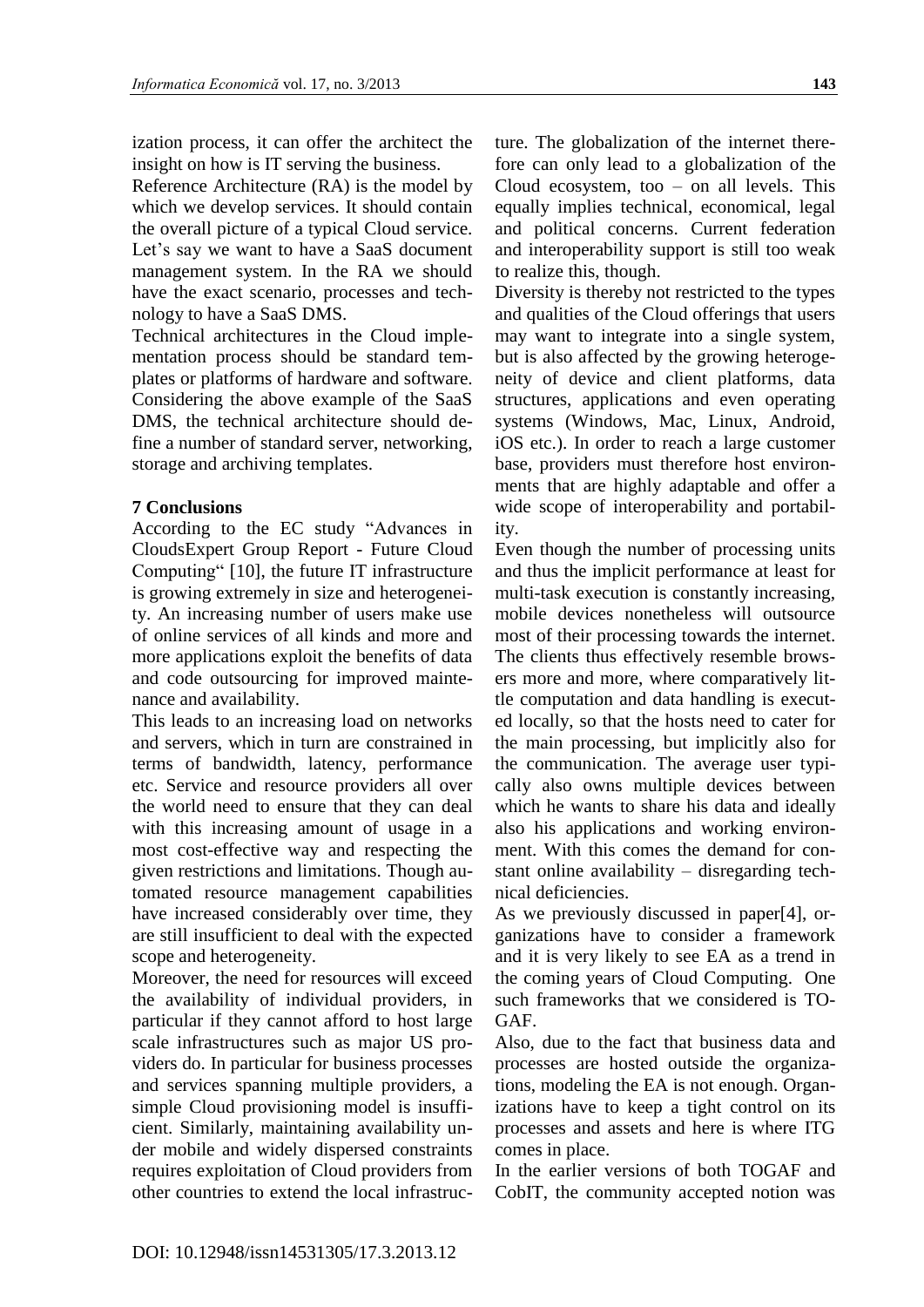that Enterprise architecture was a part of the Governance framework. Recent updates and studies have shown that Enterprise Architecture and IT Governance bind together closer. TOGAF 9 is not about IT anymore but about the whole business organization, therefore ITG - CobIT in this case -, is and should be a part of the EA.



**Fig. 3.** "Standard" Cloud adoption steps

Until EU defines regulations regarding Cloud Computing for both Public and Private sector, organizations should consider the above steps.

On the first step the organization should identify the laws and regulations that govern their activity. Once the organization has identified the regulations, they can understand how they will affect the new Cloud business model. For example hosting private user data might be regulated and that data could be stored only under special conditions.

In the second and third phases the organizations should be choosing the appropriate frameworks.

Only when Governance and EA are defined, organizations should move to step four, chose technical architecture model and implement proper service management for the new Cloud services. Proper Service Management will enable organizations to take advantage of the Cloud characteristics.

The approach represented in Figure 3 is a thorough approach to Cloud Computing implementations and should be noted that it could be very resource demanding and time consuming. We consider that it is the "safest" way for large organizations to approach Cloud implementations. From this approach it should also be noted that the main emphasis is on the business and business model and the regulations governing it. Cloud computing is regarded from the business perspective of Enterprise Architectures and it is a key business driver and not just a technology piece of architecture.

The thorough exploration of the implementation process can improve the consistency of a business process wherever it is running because organizations will have total visibility and control of that process.

Figure 4 depicts a simple example of a ticketing process. It has been depicted in a tiered model in order to better illustrate the need of architecture and governance.

Considering the simple ticketing process in the Figure 4, we note that in such a tiered model, once we have the architecture and the governance of the process it will be less important for the end user as well as to some applications, where the components are running.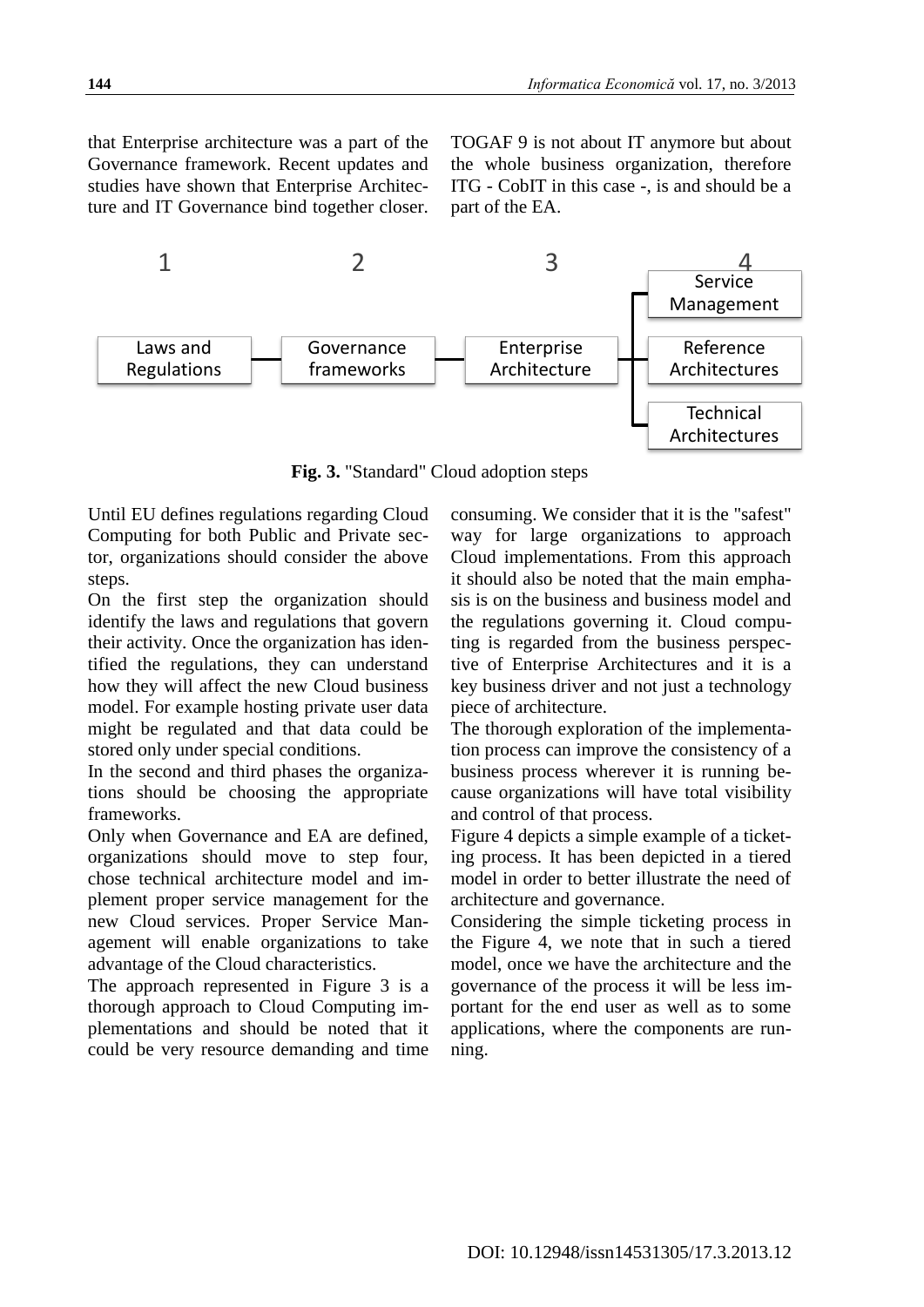

**Fig. 4.** Simple ticketing process

For the previous example, certain events we might consider running resource intensive steps of the process in the Cloud. Knowing the exact map of that process will help determine the resources needed from a Cloud

provider, the controls and the KPIs to measure its performance. Based on this approach an organization could run seamless the process or any of its components in the Cloud.



**Fig. 5.** Cloud simplified process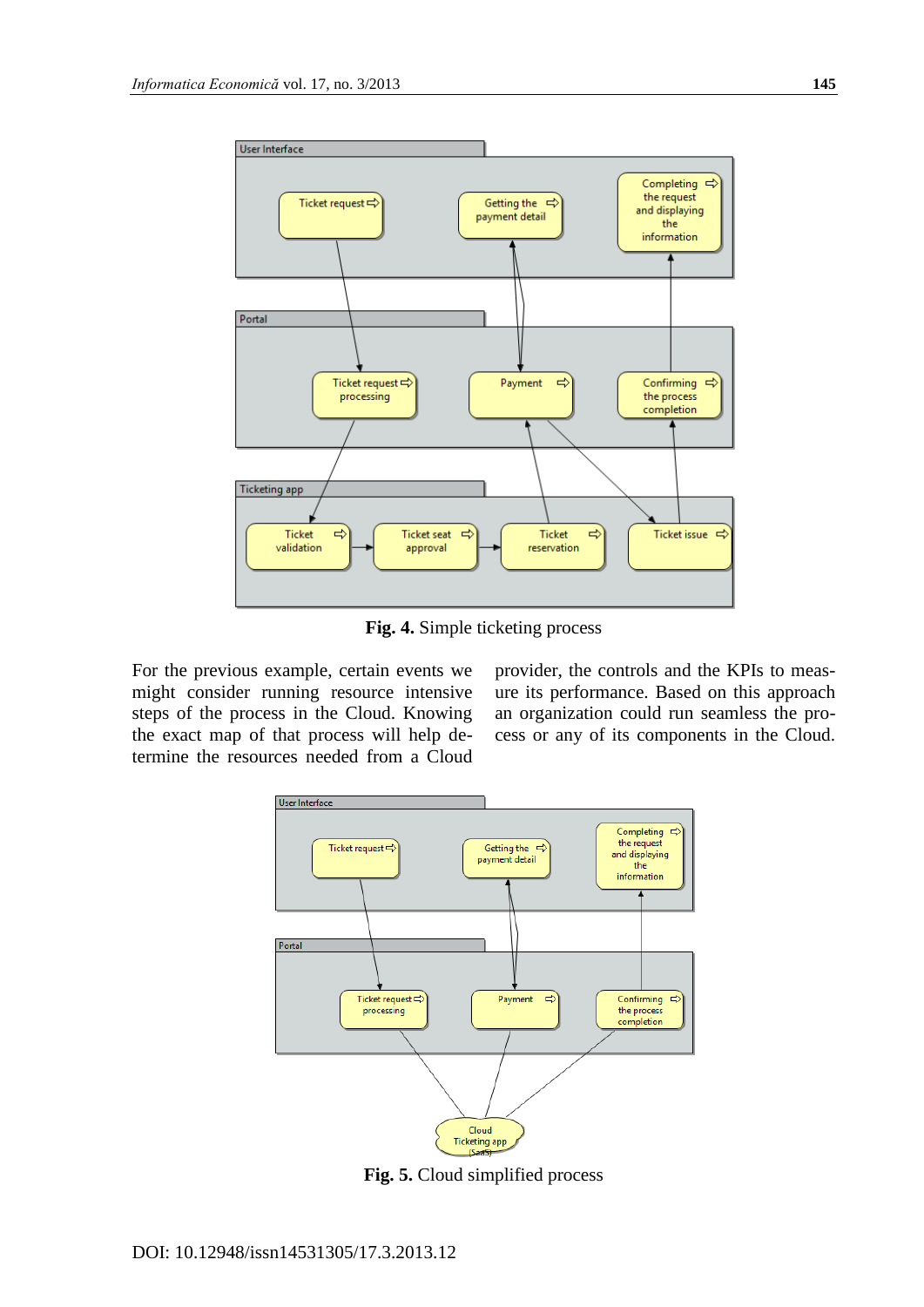In Figure 5 we may notice that the process has been simplified. The ticketing application has been replaced by a service provided by a third party. The end user is not affected and aware of the change and it will get the same experience in terms of usability and performance.

From the organization's perspective the process is now simplified and optimized. The implementation of the new application in the Cloud should have simplified the process being cost-efficient at the same time.

Cloud implementations are not cost efficient, practical, secure and easy to use at all times. Therefore, a careful planning should be made as mentioned before. In the same time, organizations may use the information gathered in documentations like "*Building Return on Investment from Cloud Computing*" released by The Open Group [11].Cloud Computing can provide many advantages over conventional approaches to IT provisioning, which can translate into significant improvements in ROI. But what makes it particularly exciting is that its potential effect on business is not just incremental improvement, but disruptive transformation through new operating models.

The white paper [11] provides an analysis of how to build and measure ROI that will help businesses to reap the benefits of Cloud Computing, and take advantage of its potential for incremental improvement and disruptive transformation of business processes.

Cost efficiency is sometimes disregarded as pay-per-use models might sometimes confuse organizations. For example a price per hour, gigabyte and so on might sometimes bring higher costs because poor calculations. Some very good examples of cost calculation are done in [12].

Finally, overall, the adoption of cloud computing seems to be beneficial: as the new technologies become available to a cloud vendor, the applications and customers will take advantage immediately from it, without any investment in capital. For example, the unrelenting growth of the Amazon Web Services (AWS - Amazon cloud computing division) has made possible an unbelievable increase in the number of new services added: just in 2012, 159 of new services and features were added to the AWS [13].

#### **References**

- [1] "Unleashing the Potential of Cloud Computing in Europe" http://ec.europa.eu/in formationsociety/activities/cloudcomput ing/docs/com/swd\_com\_cloud
- [2] Capgemini immediate, "A New Approach for a New Business Landscape", Available: http://www.uk.capgemini.com/ sites/default/files/resource/pdf/Capgemini Immediate A New Approach for \_a\_New\_Business\_Landscape.pdf
- [3] V. Bîrzoi, "Jumătate din companiile mari din România folosesc deja cloud computingul", 30 May 2012, Available: http://www.businesscover.ro/30-05-2012 jumatate-din-companiile-mari-dinromania-folosesc-deja-cloudcomputingul/
- [4] "Companiile din România mizează pe tehnologia cloud computing", http://www.eurocloud.ro/companiile-dinromania-mizeaza-pe-tehnologia-cloudcomputing/
- [5] L. Schubert, J. Keith, B. Neidecker-Lutz, "The future of cloud computing - Opportunities for European cloud computing beyond 2010", Expert Group Report, Available: http://cordis.europa.eu/fp7/ ict/ssai/docs/cloud-report-final.pdf
- [6] R. Aoun et. al., "Towards an optimized abstracted topology design in cloud environment," Future Generation Computer Systems, Elsevier, vol. 29, pp. 46-60, April 2012
- $[7]$  R. Zota, A. Frățilă, "Toward the Selection of an Enterprise Architecture Model for a Cloud Environment", *Proceedings of the 11th IEEE RoeduNet Conference, Networking in Education and Research*, Sinaia, pp. 170-175, 17-19 January 2013, ISSN-L 2068-1038
- [8] The Open Group, TOGAF™ Version 9.1, "A Pocket Guide", Available online at: www2.opengroup.org, December 2011
- [9] CobIT, www.isaca.org/cobit/ [last access in June 2013]